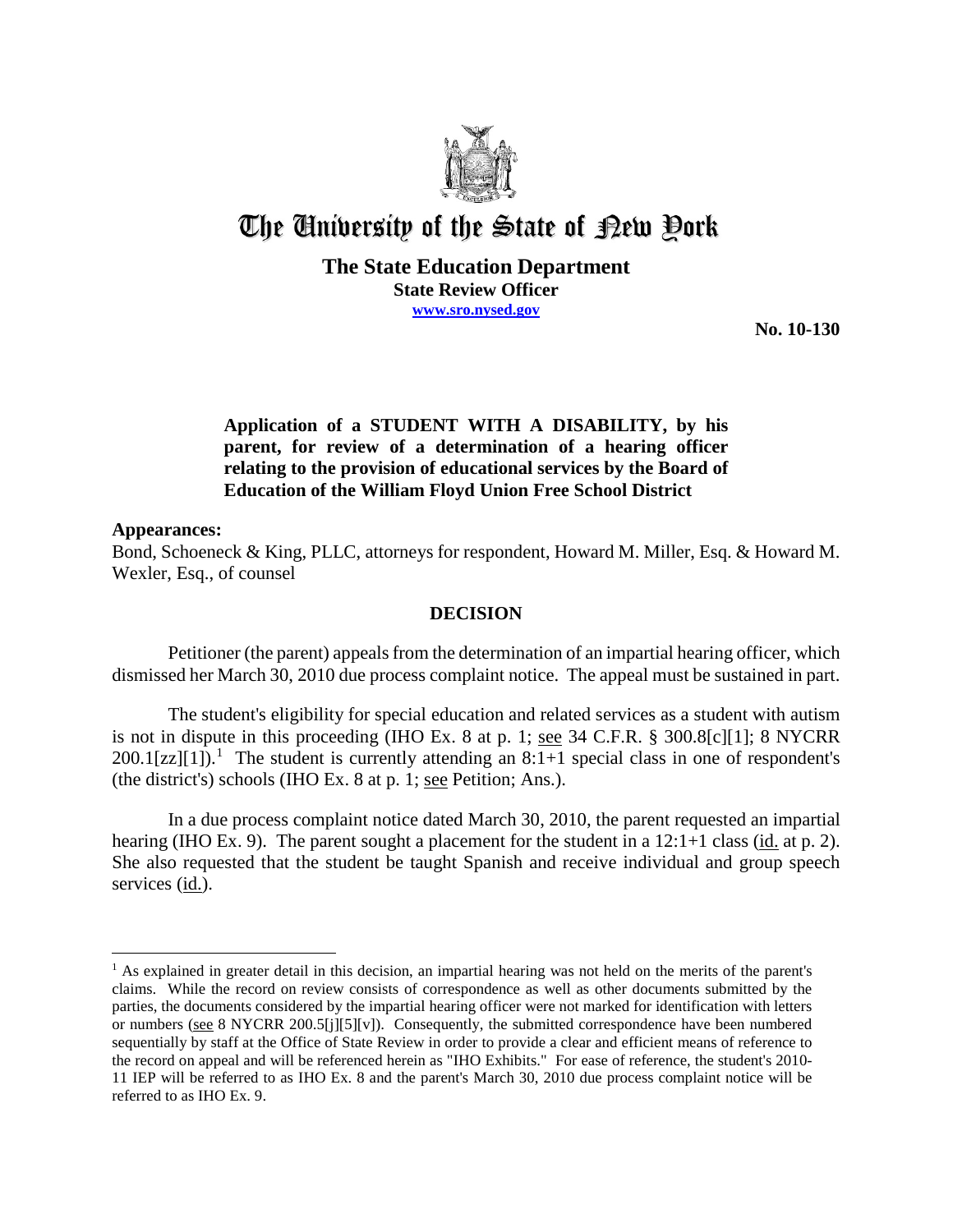On March 27, 2010, the impartial hearing officer held a prehearing conference with the parties (IHO Exs. 1; 2; <u>see</u> 8 NYCRR 200.5[j][3][xi]). By letter to the parties dated May 28, 2010, the impartial hearing officer noted that at the prehearing conference, the parent alleged that the student should be placed in a 12:1+1 special class, receive speech-language services five times per week, and receive Spanish language instruction (IHO Ex. 2). He further determined that the parent needed assistance in presenting her arguments and asked the district to locate a representative for the parent (id.).

By letter to the parties dated June 9, 2010, the impartial hearing officer indicated that he had not yet heard from the district whether it had located a representative for the parent (IHO Ex. 3). The impartial hearing officer explained that State regulations at 8 NYCRR 200.5(j)(3)(ix) authorize the appointment of a guardian ad litem upon a determination by the impartial hearing officer that the interests of the parent are opposed to or are inconsistent with those of the student, or that the interests of the student would best be protected by the appointment of a guardian ad litem (id.). The impartial hearing officer indicated that the impartial hearing would continue upon the appointment of a representative "to assist the parent" (id.).

On June 22, 2010, the district's Board of Education approved the appointment of a guardian ad litem for the student (IHO Ex. 4). The impartial hearing officer advised the guardian ad litem by letter dated June 25, 2010 that he had determined that the parent "required an advocate to represent her child's interest in her Due Process Complaint" (IHO Ex. 5). He further advised the guardian ad litem that at the prehearing conference the parent had identified a number of issues that the impartial hearing officer believed were the main substances of her complaint (id.).

Following his appointment, the guardian ad litem reviewed the student's educational records, observed the student in his 8:1+1 class at the district, and spoke to district personnel (see IHO Exs. 4; 6). By letter to the impartial hearing officer dated November 17, 2010, the guardian ad litem reported that he was advised that the student was making "slow, but steady progress" in the district's 8:1+1 class (IHO Ex. 6 at p. 1). He noted that the student was reported to have "significant behavioral issues, such as impulsivity and a frustration level that needs to be closely supervised" (id.). However, he also noted that it was reported that the student's "behaviors have diminished and that [his] communication skills have increased" (id.). According to the guardian ad litem, the parent's main concern with the 8:1+1 placement was that it had only two students in the class (id. at p. 2). While he noted this was a "serious concern," he indicated that it appeared that the student had many opportunities to interact with his typically developing peers and that the district intended to place at least two other students in the 8:1+1 class (id.). The guardian ad litem further reported that he had observed the district's 12:1+1 class and that the students in that class appeared to be higher functioning than the student, did not require the same level of supervision as the student, and the classroom teacher advised the guardian ad litem that the 12:1+1 placement would not be appropriate for the student (id.). The guardian ad litem also reported that the student shows an interest in Spanish and that district personnel agreed to amend the student's IEP to include Spanish language instruction (id.). The guardian ad litem concluded his letter to the impartial hearing officer by recommending that the student remain in his current 8:1+1 placement and receive Spanish language instruction (id.).

By letter to the parties dated November 19, 2010, the impartial hearing officer indicated that he was in receipt of the guardian ad litem's November 17, 2010 letter (IHO Ex. 7). The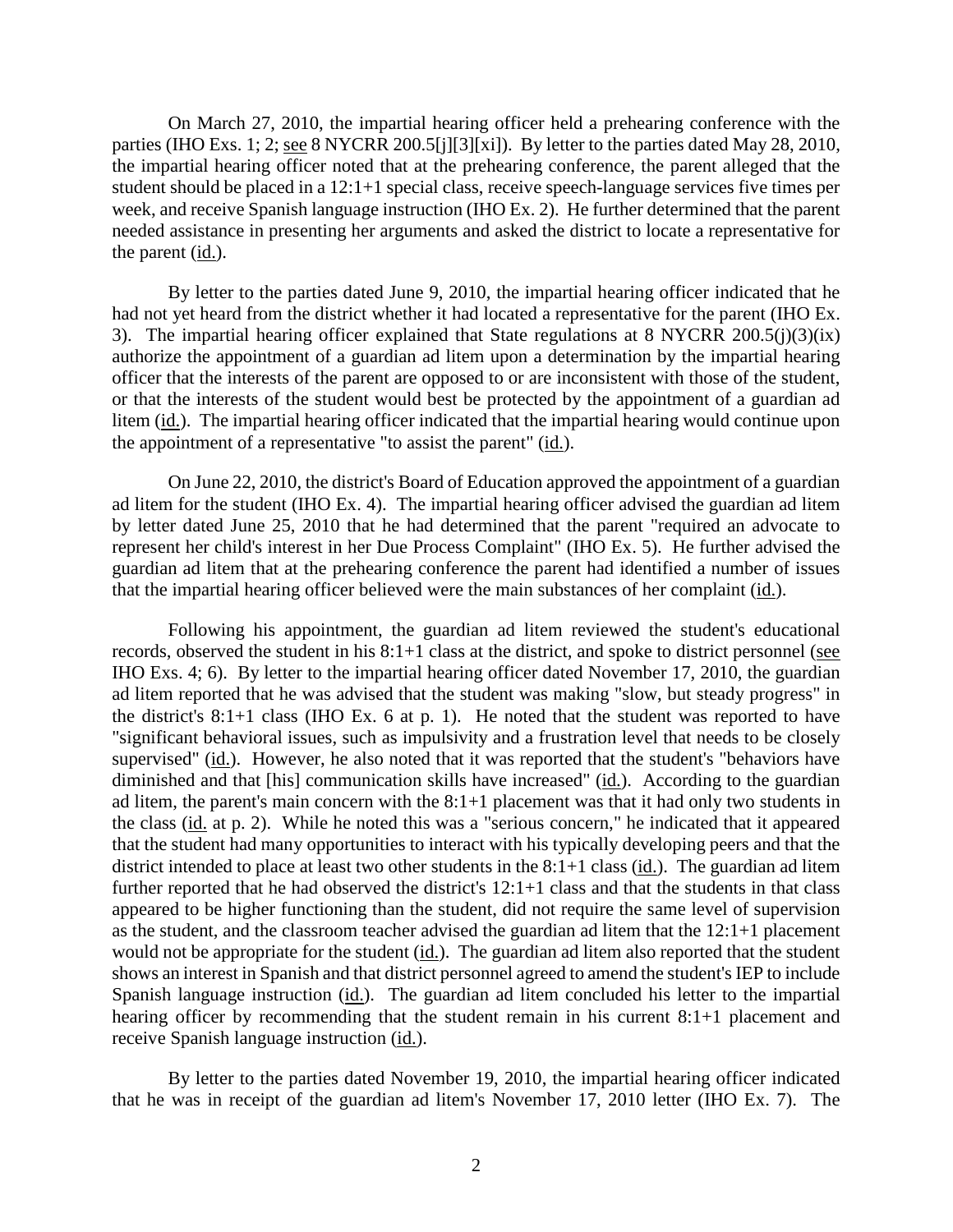impartial hearing officer determined that the guardian ad litem's recommendations were "consistent with both federal and State Regulations [CR Part 200.4[2][i-v][viii-ix] [sic]" and thereby dismissed the parent's claims (id.).

This appeal by the parent ensued. Essentially, the parent's petition reveals that she disagrees with the impartial hearing officer's decision to dismiss her case and seeks a 12:1+1 placement for the student. The district filed an answer, asserting that an 8:1+1 placement is appropriate for the student and requesting that the parent's appeal be dismissed.

The Individuals with Disabilities Education Act (IDEA) was enacted to ensure that students with disabilities have available to them a free appropriate public education (FAPE), and ensure "that the rights of children with disabilities and parents of such children are protected" (Winkelman v. Parma City Sch. Dist., 550 U.S. 516, 523 [2007]). The IDEA provides a comprehensive set of procedural safeguards with respect to the provision of a FAPE (20 U.S.C. § 1415[a]). A parent may file a due process complaint notice seeking an impartial hearing on "any matter relating to the identification, evaluation, or educational placement of the child, or the provision of a [FAPE] to such child" (20 U.S.C. § 1415[b][6][A]; 34 C.F.R. § 300.507; 8 NYCRR 200.5[i][1]). After notice to the school district of the parent's complaint, the parent has the opportunity for an impartial hearing conducted by an impartial hearing officer (20 U.S.C. § 1415[f][1][A], [f][3]). In New York, any party aggrieved by the findings of fact and the decisions of the impartial hearing officer may appeal to a State Review Officer (20 U.S.C. § 1415[g]; 34 C.F.R. § 300.514[b]; 8 NYCRR  $200.5[k]$ ).

Pursuant to State regulation, an impartial hearing officer may appoint a guardian ad litem upon a determination "that the interests of the parent are opposed to or are inconsistent with those of the student, or that for any other reason the interests of the student would best be protected by appointment of a guardian ad litem" (8 NYCRR 200.5[j][3][ix]). Whenever a guardian ad litem is appointed, an impartial hearing officer must ensure that the procedural due process rights afforded to the student's parent are preserved throughout the impartial hearing (id.).

A party to an impartial hearing has the right to: (1) be accompanied and advised by counsel and by individuals with special knowledge or training with respect to students with disabilities; (2) present evidence and confront, cross-examine, and compel the attendance of witnesses; (3) obtain a written or (at the option of the parents) electronic verbatim record of the impartial hearing; and (4) obtain written or (at the option of the parents) electronic findings of fact and decisions (20 U.S.C. § 1415[h]; 34 C.F.R. § 300.512[a]; 8 NYCRR 200.5[j][3][v], [vii],[xii]).

Here, the impartial hearing officer dismissed the parent's claims upon receipt of the guardian ad litem's November 17, 2010 letter (IHO Ex. 7). Essentially, the guardian ad litem had conducted a fact investigation and ultimately concluded that the student should not be transferred from his 8:1+1 class to a 12:1+1 as the parent requested (see IHO Ex. 6). An impartial hearing was not held with respect to the parent's claims. The parent was not afforded the opportunity to present evidence at an impartial hearing or to confront, cross-examine, and compel the attendance of witnesses. There is no indication in the hearing record that the parent had the opportunity to respond to the guardian ad litem's findings or recommendations and, instead, the impartial hearing officer adopted the guardian ad litem's opinion as dispositive without describing any basis for his conclusion that the matter could be resolved without convening an impartial hearing (IHO Ex. 7).